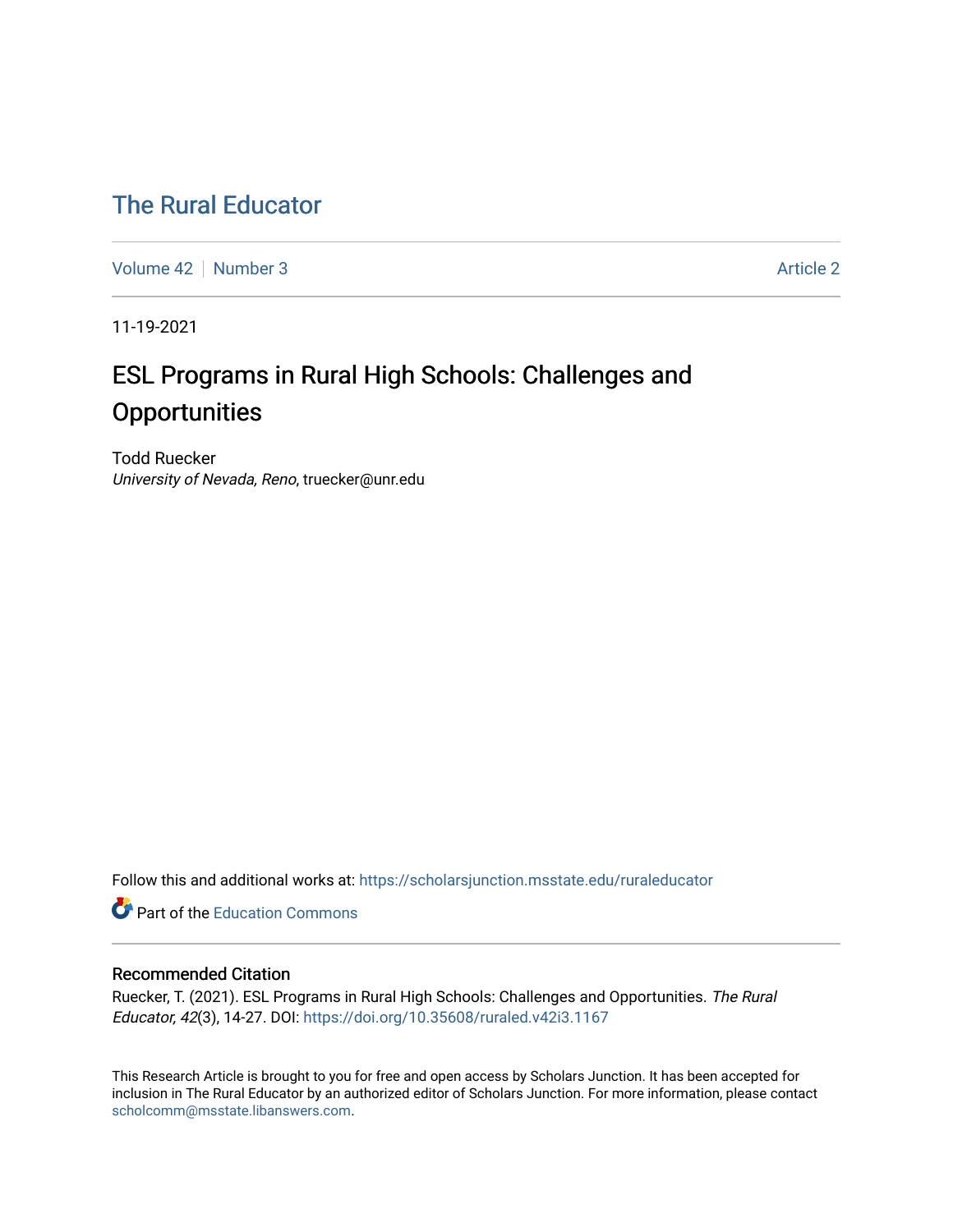# ESL Programs in Rural High Schools: Challenges and Opportunities

# Cover Page Footnote

Research support provided by Spencer/NAED; UNM

This research article is available in The Rural Educator: [https://scholarsjunction.msstate.edu/ruraleducator/vol42/](https://scholarsjunction.msstate.edu/ruraleducator/vol42/iss3/2) [iss3/2](https://scholarsjunction.msstate.edu/ruraleducator/vol42/iss3/2)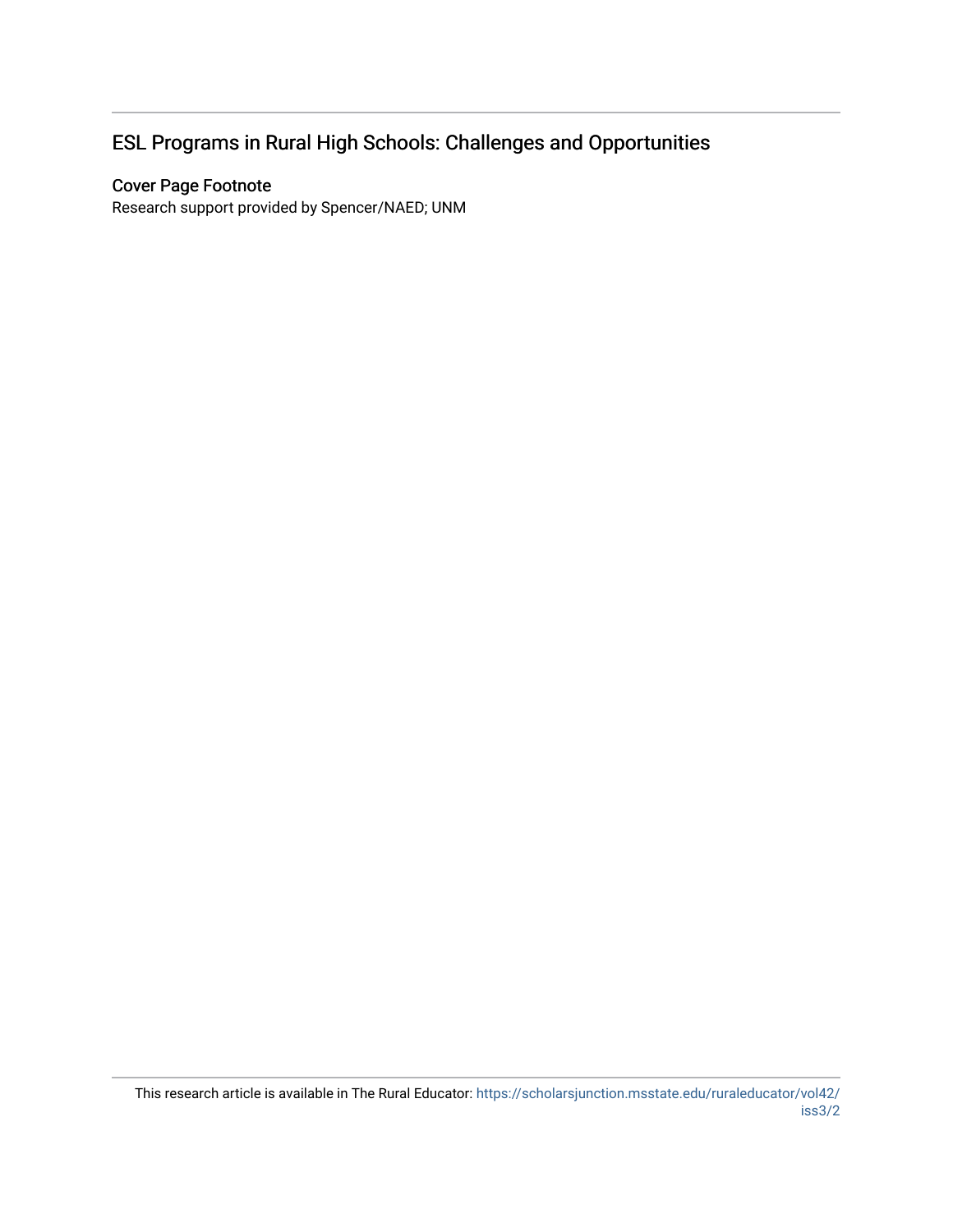# **ESL Programs in Rural High Schools: Challenges and Opportunities**

## **Todd Ruecker**

Rural and small-town communities in the United States have been rapidly diversifying over the last few decades and rural schools have faced challenges in supporting changing populations. This article builds on a limited body of education research that has focused on diversity in rural areas, driven largely in the U.S. by Latinx immigrant populations. This research draws on several data sources from multi-week visits in a mixture of new and established immigrant destinations to profile the challenges educational leaders faced in developing ESL programs in five rural *high schools and explores challenges such as how schools struggle to recruit and retain administrators and teachers, how they often have limited knowledge and resources to support curriculum development, and how* program size limits schools' ability to place students appropriately. The article concludes with suggestions for what *education programs, rural administrators, and state policy makers can do to better support English learners in rural schools.*

Many rural and small-town communities across the United States have been rapidly diversifying over the last few decades, driven largely by growth in Latinx populations (e.g., Kinkey & Yun, 2019). The percentage of students of color in rural schools rose from 16.4% in 2000 to 26.7% in 2013 (Johnson et al., 2013). As of 2016, 250,000 rural students were labeled English learners (ELs) but a much higher number, 821,000, spoke a language other than English at home (Showalter et al., 2017).

Despite this growth, research focused on language support and diversity in schools still focuses largely on urban or suburban areas and comparatively little is known is support for language learners in rural schools. Work that focuses on minoritized students in rural areas often does so incidentally (e.g., Valadez, 2008), a fact not surprising given that a review of research by Arnold et al. (2005) found that a third of education studies based in rural areas did not engage with rural-based issues in analyzing and presenting their data. Nonetheless, the evidence is building that English learners (ELs) in rural schools may face a variety of challenges that are not always shared by their counterparts in urban schools. In order to learn more about how rural schools are serving ELs, I conducted institutional case studies at five high schools in the Southwestern US. The primary question guiding the analysis and presentation of data for this article is the following: What are common characteristics of ESL programs in rural schools and what challenges do schools face in supporting their ELs?

#### **A Note on Terms**

As well-documented elsewhere, there are a number of terms that schools and scholars have used to reference language learners—accepted terms change over time as old terms are problematized, especially for upholding deficit attitudes (Webster & Lu, 2012). The most commonly used institutional terms used in U.S. K-12 schools for students have been Limited English Proficiency (LEP) and English Language Learner (ELL). The former has generally lost favor due to its emphasis on *limited*. More recent terms include English Learner (EL), learner of English as an Additional Language (EAL) and emergent bilingual—I will use EL in this article to reference students because of its prevalent use and its clarity for *Rural Education's* diverse readership while recognizing that is limiting because of how it defines a student primarily in relation to learning English—EL will also stand for ELL except when it is used in a quote from an outside source or participant. I will also reference immigrant and/or refugee students since the EL identity often overlaps with these identities. Other institutional terms commonly used to reference classes and curriculum are English as a Second Language (ESL—used throughout this article as it was typically used in the profiled schools to refer to classes supporting ELs language development), bilingual (in the context of bilingual education or a teacher having a bilingual teaching certification) and TESOL certification, which is commonly used to reference a certification available to teachers working with ELs.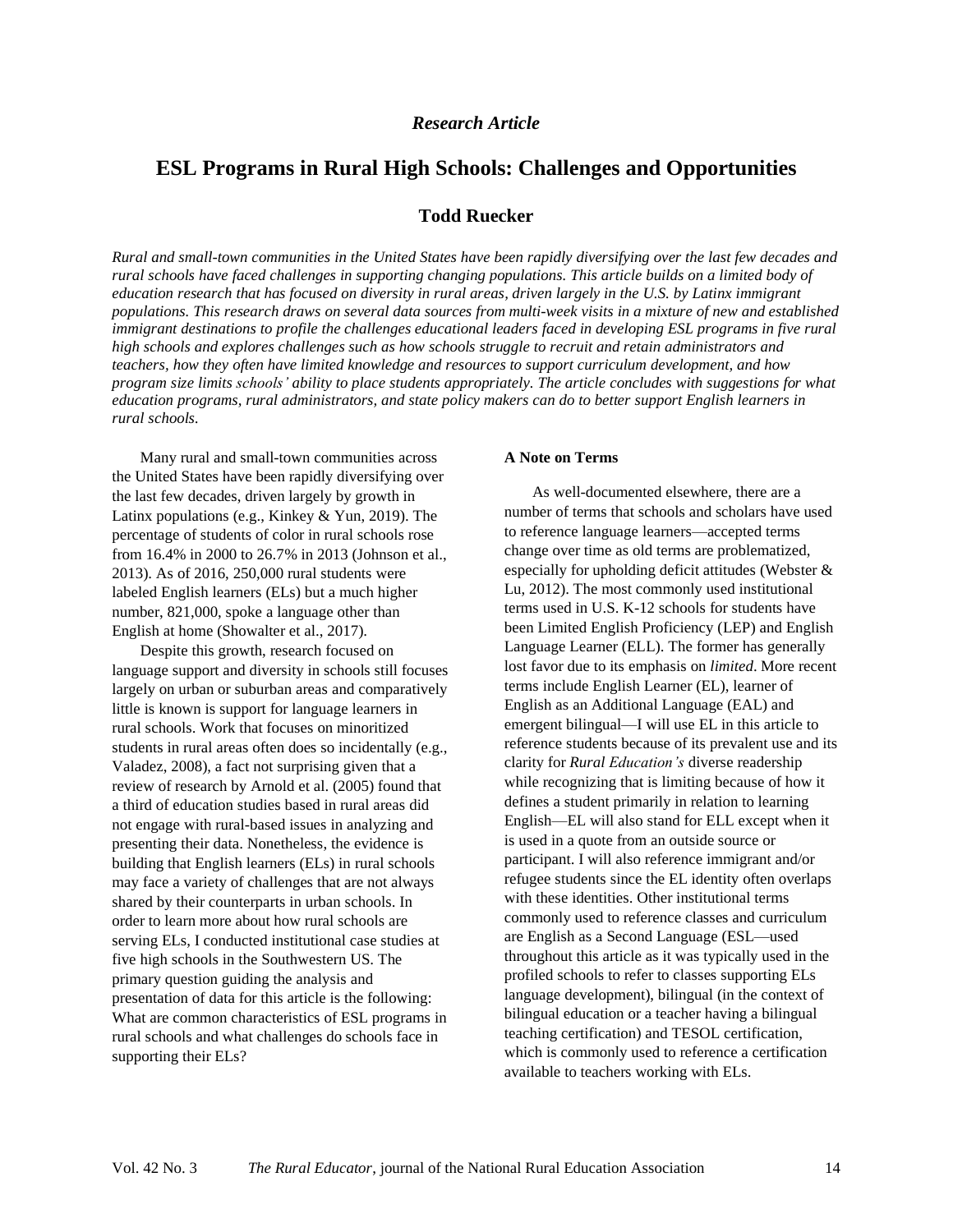### **Supporting English Learners in Rural Schools: What We Know**

Emerging research on language support for ELs in rural schools has reported various challenges that schools face in providing language support for increasingly diverse student populations, while also exploring some of the unique innovations in different districts.

Rural school leaders have also long reported challenges recruiting and retaining teachers. Monk (2007) noted that teacher labor markets "tend to be highly localized" (p. 163)—if teachers do not have a connection to a specific town, like many ESL teachers do, they may suffer from professional and cultural isolation (Edstam et al., 2007). Nationwide shortages of TESOL and bilingual-certified teachers adds an additional challenge (e.g., Batt, 2008; Lara-Alecio et al., 2004; Showalter et al., 2017; Walker, 2012) as well as salary disparities (Showalter et al., 2017). Teachers often have to take on multiple teaching roles at one school or are spread thin among several schools, as described by this respondent in Batt's (2008) study: "I am the ESL provider for 6 different schools. All grades and travel between the schools. Supposedly getting the job done in 5 1/2 hours per day" (p. 41).

Both large scale (Beck and Allexsaht-Snider, 2002; Zehler et al., 2008) and more local studies (Bruening, 2015; Martinez, 2002; Wortham, 2002) have documented how language instruction in rural schools is often ad hoc as schools work to build up capacity. Zehler et al. (2008) found that "districts lack the infrastructure to support services for English language learner students and often have very limited resources for building that infrastructure" (p. 4). Beck and Allexsaht-Snider (2002) noted that students in many rural districts were left to "sink-or-swim immersion," "ignored in their regular classrooms, placed in the corner of the room with a busy-work handout or coloring sheet" (p. 57). Bruening (2015) detailed a school's dependence on a "well meaning, but largely untrained, paraeducator who had little formal knowledge of how to help [the focal student] improve her language proficiency and content-area knowledge" (p. 44).

Despite these challenges, there is an emerging body of work showing how rural schools and partners have worked to address some of these concerns through curricular innovations. For instance, the ESL and migrant education teacher at one school invited Latinx students to develop a lowrider art magazine,

which enabled students "to bring significant cultural iconography into the school site" while also boosting their status among students and encouraging a positive identity—the art teacher joined this initiative, helping bolster the program's status within the school (Grady, 2002, p. 179). More recently, Wille et al. (2019) discussed different ways that rural schools served refugee students, such as obtaining funding from local employers and grants to develop programming that recognized the cultural diversity of the schools' refugee students and their families.

Other initiatives have recognized the importance of building up local knowledge and expertise in areas that have not traditionally seen much language diversity among students (Bruna, 2015; Coady, 2019a; Coady et al., 2019; Gallo et al., 2015; Morita-Mullaney et al., 2019; Sawyer, 2015). Sawyer (2015) described a binational teacher exchange where rural teachers went to Mexico for a cultural exchange and learned about educational practices there. She reported that the experience helped teachers better understand the diversifying backgrounds of their students and be more sensitive to cultural differences. Coady (2019a) and Coady et al. (2019) have been engaged in professional development initiatives to help rural educators and school leaders better serve English learners. Teacher participants "began to make educational decisions that met the needs of students in their specific schools, situated within their rural school district and without outside help" (Coady, 2019a, loc. 3064). Teachers learned about the importance of building connections between families and the school, "integrating ELs' cultures into the schooling system," and developing professional learning communities with peers (Coady et al., 2019, p. 51). Administrators in the district Coady (2019a) worked with began to make important changes like placing their best teacher with the lowest-performing multilingual students, which led to immediate shifts in student engagement and success.

The present study builds on existing work by providing an in-depth comparison of ESL programs across several rural high schools, examining challenges that well-intentioned schools face in providing support for their EL populations while concluding with recommendations for teacher and administrator educators and policy makers. Previous work has been limited by its focus on quantitative measures (e.g.,Dondero and Mueller, 2012), a lack of observational data (e.g., Zehler et al., 2008), or a focus on a single school site (e.g., Bruening, 2015).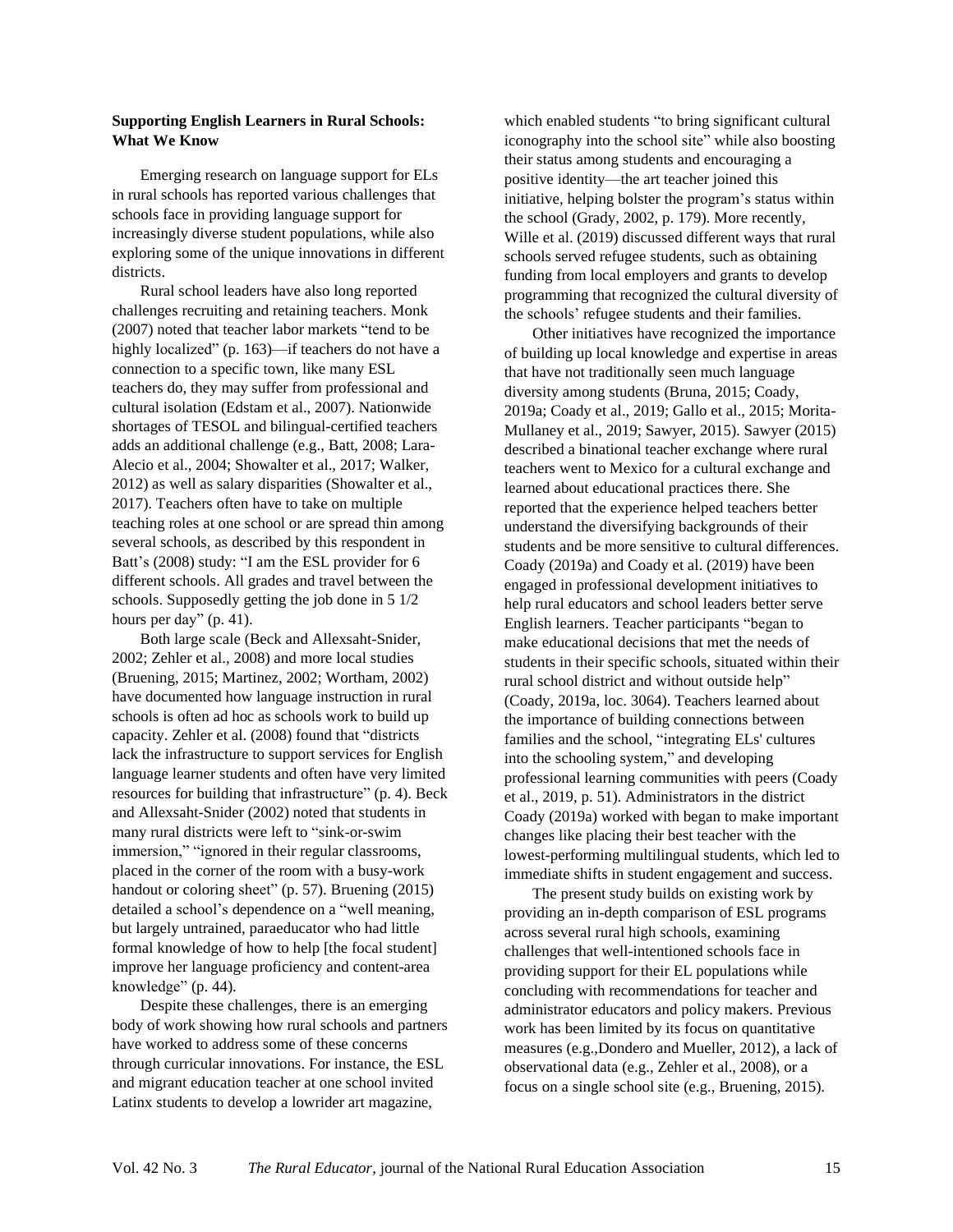*Table 1* ESL Infrastructure Categories and Components (Zehleret al., 2008)

| Category       | Component                                 |
|----------------|-------------------------------------------|
| Personnel      | Leadership structures                     |
|                | <b>Staffing</b>                           |
|                | Professional development                  |
| Instruction    | <b>Instructional services</b>             |
|                | Curriculum                                |
|                | Materials                                 |
| Administration | Registration                              |
|                | Funding mechanisms                        |
|                | Data/data management                      |
| Assessment     | Identification                            |
|                | Language proficiency/academic achievement |
| Outreach       | <b>Students</b>                           |
|                | Parents                                   |
|                | Community                                 |
|                | Social services                           |

#### **Analytical Framework**

In the report *Preparing to Serve English Language Learner Students: School Districts with Emerging English Language Learner Communities*, Zehler et al. (2008) focused on how schools with growing EL populations developed infrastructures to support the learners' needs. The authors described five different infrastructure categories: personnel, instruction, administration, assessment, and outreach. Each of these areas and their components are depicted in Table 1. Under Personnel for instance, Zehler et al. (2008) made recommendations such as designating a teacher with qualifications or interests in supporting ELs and building experience and support from within the district's teaching staff through encouraging certifications and additional professional development. In this article, I am unable to address the outreach component due to space limitations, although Coady (2019a; 2019b) has published important work on EL family engagement in rural schools.

After discussing findings from the literature and their own study in these different categories, Zehler et al. (2008) discussed four stages that districts tend to go through when developing support for growing EL populations:

- ad hoc response: schools make the most of the resources they have, using student buddies and the foreign language teacher's expertise
- consistent services: a recognition that the population is a long-term part of the district and

that ad hoc methods that might work with smaller populations no longer work

- program development: increased hiring of staff with expertise along with regular staff development and acquisition of materials to support students
- expanded perspectives: a shift from the idea that English as a Second language (ESL) teachers are the only ones responsible for ELs "to a recognition that the district needed to focus on the role of all teachers and all staff who work and interact with English language learner students" (p. 30).

Schools in the program development and expanded perspectives stages are more likely to be hiring teachers with TESOL expertise while those at earlier stages of development are more likely to depend on what existing expertise they have, such as a foreign language teacher. Under curriculum, the authors described how schools in the ad hoc stages are unsure what to do, scrambling to establish buddy systems and finding teachers interested in helping ELs while a stronger focus on establishing a more formal curriculum for these students coming at the program development and expanded perspectives stages. Under administration, more systematic placement procedures begin to develop at the consistent services stage. Assessment was a related component, as it was a key component in identifying students who needed services and tracking their progress and continued need for EL supports. While this model implies schools progress through a linear process of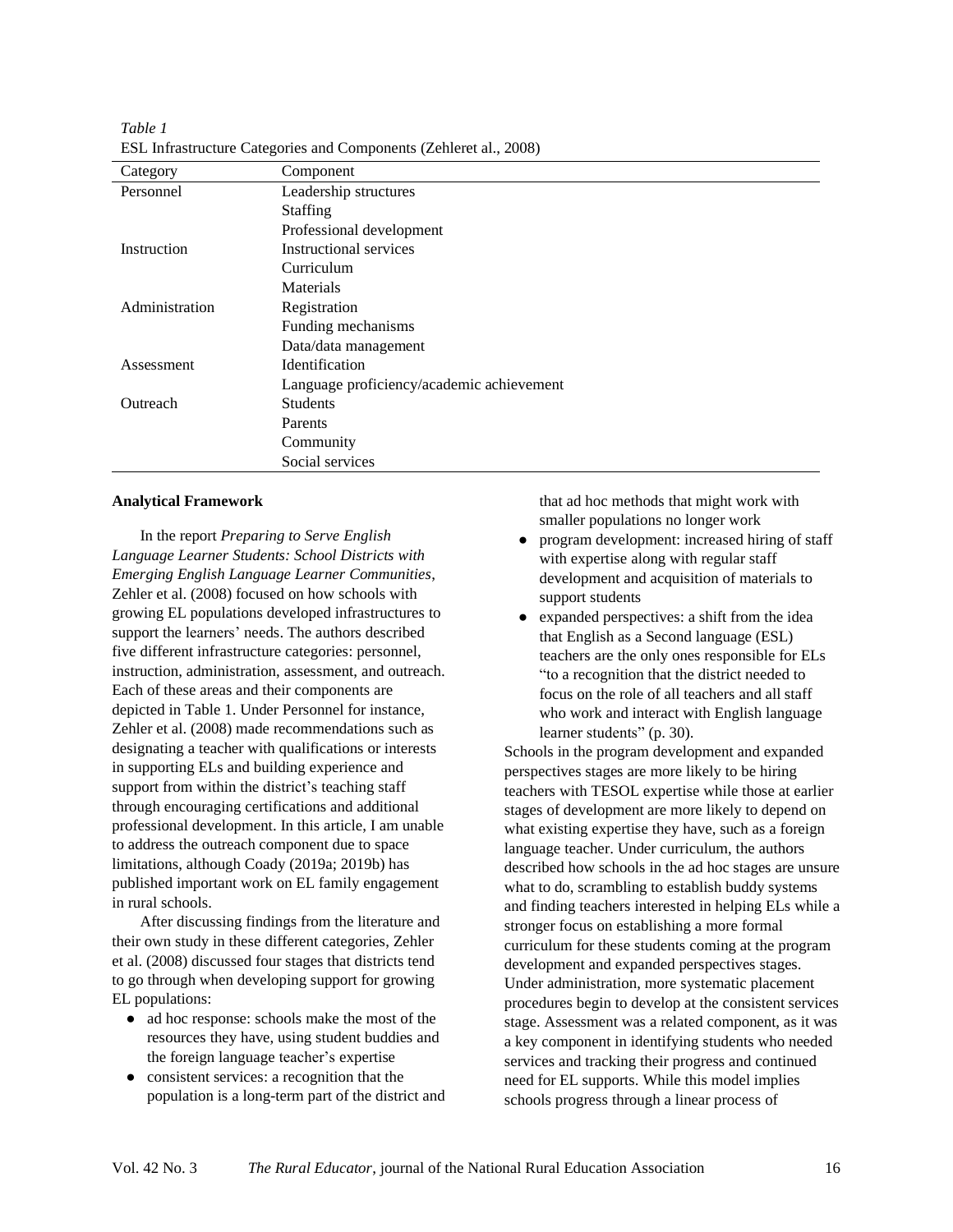|                                 |              |                                                             | Poverty/              |                                      |             |                 |
|---------------------------------|--------------|-------------------------------------------------------------|-----------------------|--------------------------------------|-------------|-----------------|
|                                 |              |                                                             | Median                |                                      | School      | <b>District</b> |
|                                 | Town Size    | <b>Town Demographics</b>                                    | Income                | Economy                              | <b>Size</b> | $EL\%$          |
| Leon High School                | $\sim 10000$ | 90% Latinx, 7.3%<br>foreign born in 2000,<br>11.8% in 2015  | $~20\%$ ;<br>\$30,000 | Service jobs;<br>Federal<br>lab/base | $-900$      | 23%             |
| Rio High School                 | < 2000       | 90% Latinx, 38.4%<br>foreign born in 2000,<br>36.8% in 2015 | $~20\%$ ;<br>\$30,000 | Agriculture                          | ~1.350      | 43%             |
| <b>Flatlands High</b><br>School | <2000        | 75% Latinx, 18.1%<br>foreign born in 2000,<br>21.7% in 2015 | 15%, \$45000          | Agriculture                          | ~100        | 18%             |
| Mineral High<br>School          | <2000        | 80% Latinx, 9.6%<br>foreign born in 2000,<br>12.8% in 2015  | 20%; \$35,000         | Mining                               | ~200        | 16%             |
| Plains High School              | $<$ 10000    | 40% Latinx, 6%<br>foreign born in 2000,<br>12.9% in 2015    | 15%; \$45,000         | Agriculture                          | ~100        | 10%             |

*Table 2* Town and School Characteristics

development, the reality I discovered through the present research can be quite different. Nonetheless, I found the framework useful in identifying areas of needed infrastructure and understanding different levels of progress towards supporting ELs.

#### **Methodology**

#### **Contexts**

School sites were selected based on several different factors: their presence in a rural area or small town, the prevalence of students classified as ELs, and geographic diversity within the region. For this study, I used the National Center for Education Statistics school locale system as guidance to determine rurality of school sites, focusing on schools from Town, Distant to Rural, Remote in towns of less than 10,000 people. I also consulted with a faculty member in the education leadership program with extensive experience working with rural school principals—he was able to help me better understand the meaning of rural in the New Mexican context.

For EL populations, I drew on information from the state education department along with word of mouth to identify schools. The first five schools are in New Mexico and the last is in a neighboring state, the name omitted due to more stringent IRB restrictions. It is important to note that New Mexico has a longer history of diversity and is unique

compared to other states seeing more recent influxes of immigrant students. According to Showalter et al. (2017), 85% of rural New Mexico students are students of color, which is the highest rate in the U.S., and the state has one of the highest percentages of rural EL students at 25%.

The characteristics of each town and school, drawn from school and U.S. Census data, are depicted in Table 2. As evident from the table, Leon and Plains were the largest towns and schools while the other three sites (Rio, Flatlands, and Mineral) were similarly sized. Rio and Flatlands had the most substantial immigrant populations, having depended on immigrants for agricultural work for decades. Leon, Mineral, and Plains had seen more recent growth, with their foreign-born populations increasing approximately 60%, 33%, and 115% between 2000 and 2015. The growth of immigrant populations in Leon is unclear but may have been due to family unification because there weren't large local agricultural or mineral extraction industries, which drove growth in other towns. It is important to note that the high Latinx percentages in New Mexico towns do not mean that immigrants were warmly welcomed; as Guzman's (2005) article in a local paper noted, there are ongoing tensions between those who identify as Hispanic and Spanish and those who identify for instance more closely with Mexican or other Latin American cultures. Another important contextual piece for the New Mexico schools that I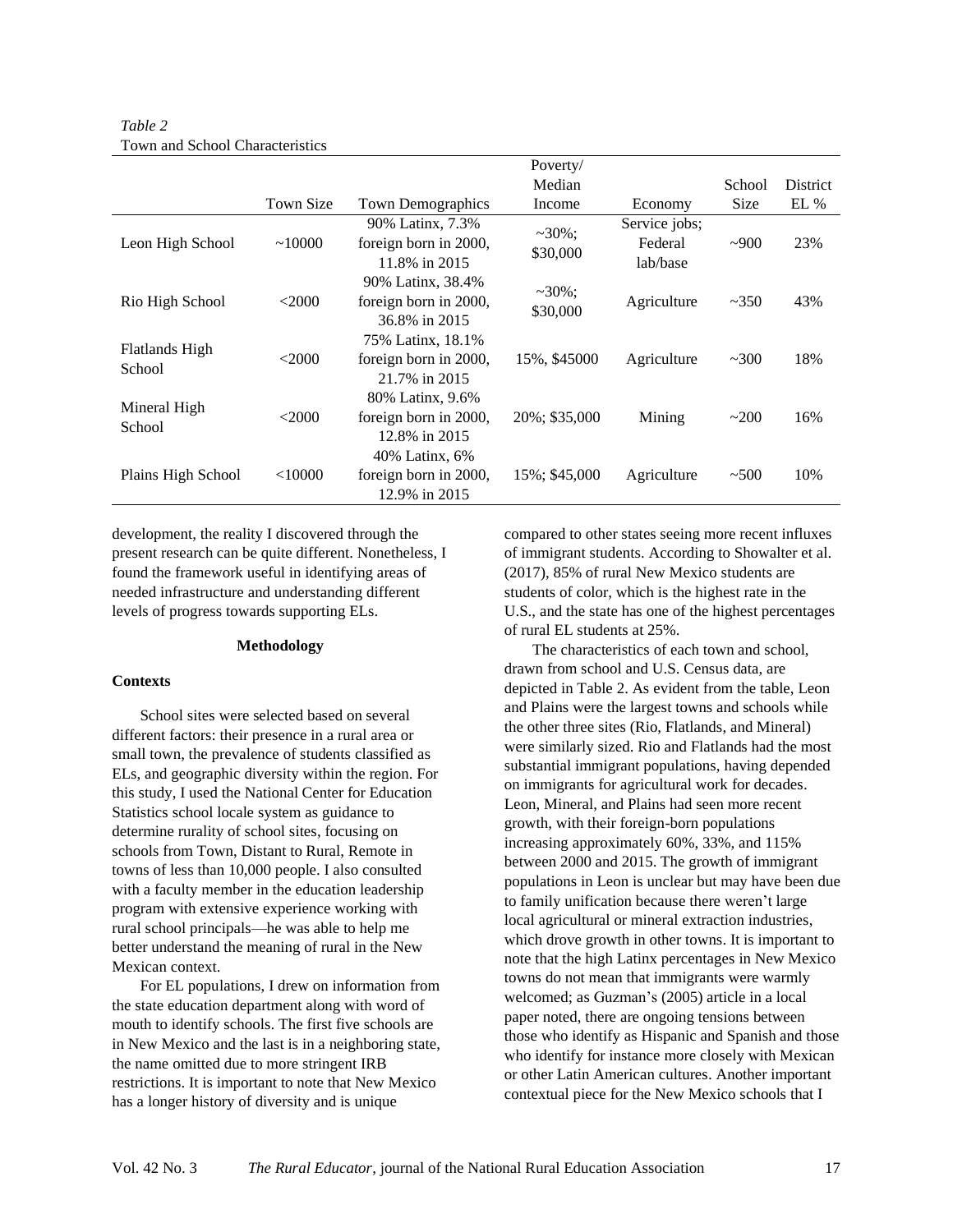will reference later was the implementation of a stringent teacher evaluation system during this study in which student test scores accounted for 50% of teacher evaluations. I have discussed the negative impact this teacher evaluation system and the associated test has on diverse students and rural schools elsewhere (Ruecker, 2020).

### **Data Collection and Analysis**

I adopted an institutional case study approach for this project, aiming to understand the interactions between administrators, teachers, and immigrant students by spending time with them in their schools. While I began this study with interview protocols and plans on which classes to observe, these plans evolved over the three years I visited schools, with later case studies incorporating visits to Spanish classrooms and interview protocols being revised after the first few visits to incorporate more questions on the role of Spanish in classroom and school contexts. I typically spent 3-4 weeks on site at each school, living in the town when possible or, in the case of Flatlands and Mineral, in a nearby town because no lodging was available. While present, I tried to be as active as possible in the school and community, eating lunch with teachers every day, regularly attending extracurricular activities, and exploring the towns and surrounding areas in the evening.

In order to develop a rich and accurate portrait of the schools and the experiences of students within them, I triangulated data from multiple sources: observations, interviews, materials, and an analytic journal. First, I attended classes every day of any English Language Arts (ELA), ESL, or Spanish teacher in each school who consented to participate in the study. During ELA and Spanish classes, I was typically a passive observer; with the exception of Flatlands HS, my role in ESL classes was more participatory after a few days of traditional observation (see Ruecker, 2017 for more on why I value a participant observer approach). The second data source was interviews with administrators, observed teachers, and up to 10 students at each school. Note that the number of participants varied by school size, my ability to build rapport with participants, and the number of administrators open to being interviewed. I also collected teaching materials, other school materials, and samples of interviewed students' writing. Finally, during my visits, I kept a journal, taking typically an hour at the

end of each day to capture an ongoing portrait of the school as I spent time there. My observation notes and journaling were shaped by Emerson, Fretz, and Shaw's (2011) understanding of writing as "a way of seeing, of increasing understanding, and, ultimately, of *creating scenes*" (p. 120). While making connections and some preliminary conclusions as I wrote, I strived to "write a more loosely structured fieldnote tale…that describes seemingly extraneous actions that happen during the incident recounted" (p. 121). Across these five schools, I conducted a total of 78 interviews and wrote approximately 176,000 words of observation notes and journal entries.

Semi-structured interviews were conducted in English or Spanish and were transcribed by an assistant and verified by the researcher. As is typical with qualitative work, data have been analyzed recursively throughout the research process and initial findings emerged during the aforementioned journaling process. Before coding the data associated with a particular school, I crafted memos while listening to the recordings, focusing on key elements that stood out to me in individual interviews while also drawing connections to other findings. Similarly, I reviewed the observation notes and journal before going back and annotating them. After these initial reviews, I returned to code teacher and student interviews using an open-source qualitative analysis software (TAMS) based on a coding list inductively developed through initial readings and expanded as needed throughout the coding process.

While coding, I developed analytical matrices (Miles, Huberman, and Saldaña, 2014) that highlighted participant responses in some of the most salient coding areas and helped systematize my ability to compare across participants and contexts. The administrator interviews were not coded as their differing roles and the small sample of interviewees made it more meaningful to understand and track the different perspectives of that group via analytic memoing and recursive reading. As I drafted this article, I worked within the categories provided by the Zehler et al. (2008) framework as I moved between original data sources, the various analytical documents, and the developing manuscript in order to verify the trends I identified. Interview quotations have been edited slightly for readability by removing filler words such as "um" and "you know" and by adding punctuation.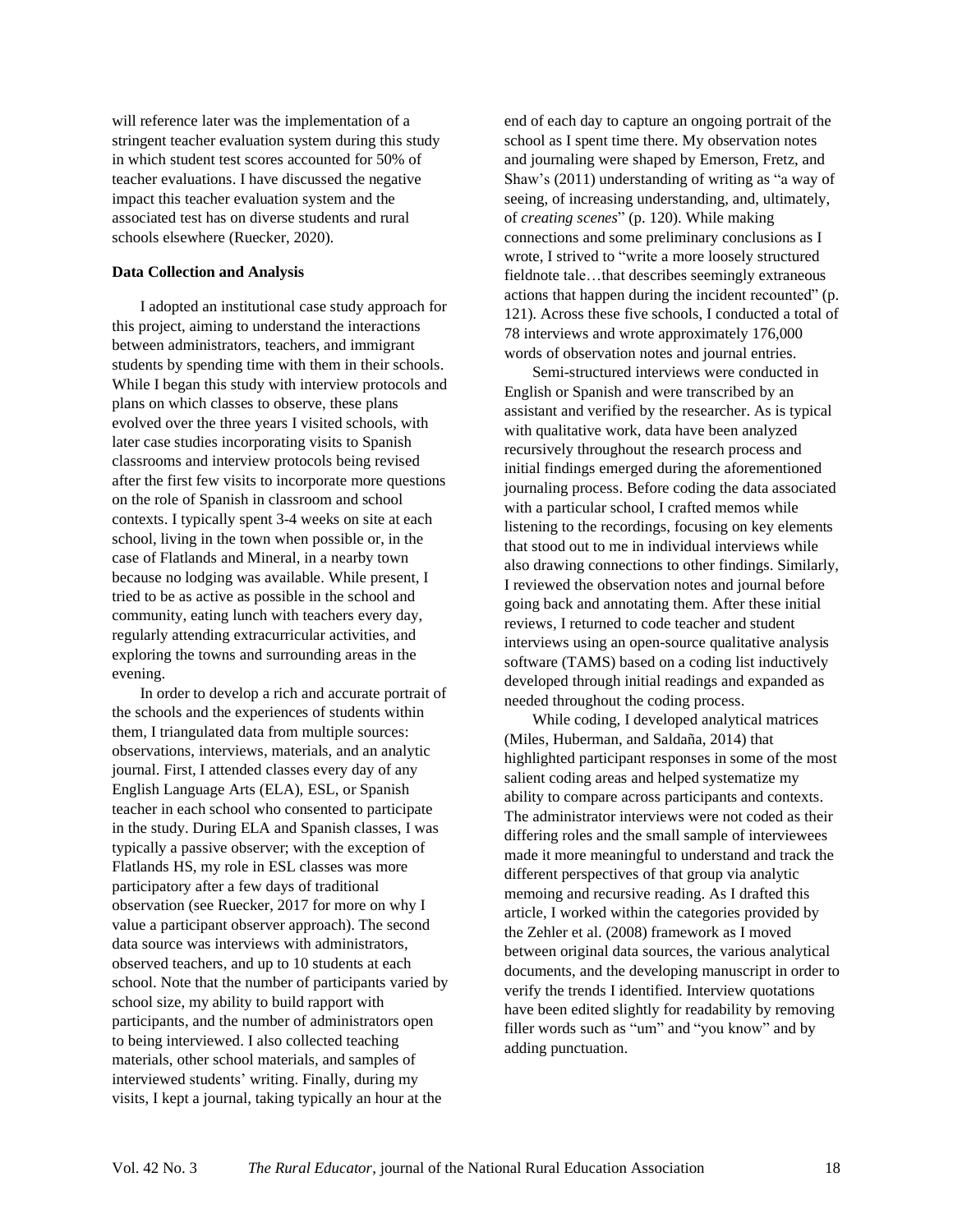### **Findings**

#### **Personnel**

Hiring and retaining teachers qualified to work with ELs was the most prominent and consistent challenge that the schools faced. One of the primary challenges related to staffing was funding: the ability of schools to fund a dedicated ESL position and their ability to be competitive in salaries with competing districts. While schools often served large numbers of ELs, they offered ESL classes to anywhere from 3-20 students schoolwide, which necessitated that ESL teachers either teach at different schools in the district or teach non-ESL classes. For instance, one of the teachers at Flatlands taught business and university success classes alongside an English Language Development (ELD) class, their equivalent to an ESL class. At Plains HS, the ESL teacher taught two ESL sections along with three sections of senior English. She described the impact this disparate teaching had on her (along with her duties as the head cheerleading coach—the teachers in this study often had substantial responsibilities beyond the classroom):

I'm busy, I'm very busy. The first 6 weeks my ESL population made me very busy, I had to get folders together. I was here every day till very late trying to get every folder like it needed to be and then on top of that having to write lesson plans for English, and so I have been very busy. I think I am very torn.

The challenge of having to prep for multiple courses and multiple levels was often the norm for rural teachers in general, especially at the smaller schools. In the case of the Plains HS teacher, it was evident that the cheerleading work took a large amount of time throughout the day and after school, especially when I visited during football season.

The bilingual and ESL program director for the Mineral district (who doubled as the middle school principal) discussed staffing from a budgetary perspective, noting "anything we end up spending on our bilingual kids, it comes out of our regular budget because we've spent all the money we've gotten on that one bilingual teacher." In short, the funding small districts receive to support ELs may only cover one position for the district—the high school did not have a bilingual program like the lower grades did and was dependent on its Spanish teacher to teach ESL. One way that administrators work around this is by "designating a portion of a foreign language teacher's time to working with English language

learner students" (Zehler et al., 2008, p. 29). The Spanish teacher was either the primary ESL teacher or provided additional support in 3 of the 5 schools whereas the other two schools had monolingual but TESOL-certified English teachers doubling as ESL teachers. (Unless the teacher is in a state-funded bilingual multicultural education program, New Mexico teachers were not required to have a TESOL certification to teach an ESL/ELD class at the time of this study. The state in which Plains HS is located did have a requirement for a TESOL endorsement.)

From conversations with teachers and administrators, it appeared that elementary and middle schools generally seemed to have more language support, with dedicated ESL teachers and even a two-way bilingual program in the Flatlands district. Their federal programs director referenced this: "I think one of our biggest strengths is that we have the dual language programs in the elementary school. I would like to see more opportunities for dual language at the middle school and high school." This bias in developing language support in earlier grades is not a uniquely rural issue and has been mentioned in previous literature (Carhill et al., 2008).

Multiple principals cited challenges being competitive with salaries at neighboring schools, something discussed by an assistant principal at Leon HS:

Sometimes [we would be competitive in hiring] regular teachers, but not for bilingual or TESOL [certified] teachers because right next door at [district name omitted] they would pay them 3,000 dollars, 4,000 dollars, and we're paying 1,000 dollars for having an endorsement. So I'm going to go next door and get a, and then they have signing bonuses, and we [don't], so no.

While the New Mexico funding formula allows for differentiation based on school rurality and other aspects, local property taxes generally make up the bulk of school revenues as it does across the U.S. This means that schools have different amounts to pay their teachers, pitting schools against one another in teacher recruitment.

As noted earlier, there is an acute shortage of bilingual and TESOL-certified teachers nationwide, so these are areas that become even harder for schools to fill. This problem does not seem to easing. A 2017 study by New Mexico State University revealed the depth of the teacher shortage in New Mexico, pointing to hundreds of vacancies statewide and declining enrollment in teacher education programs (Trujillo et al., 2017). They also reported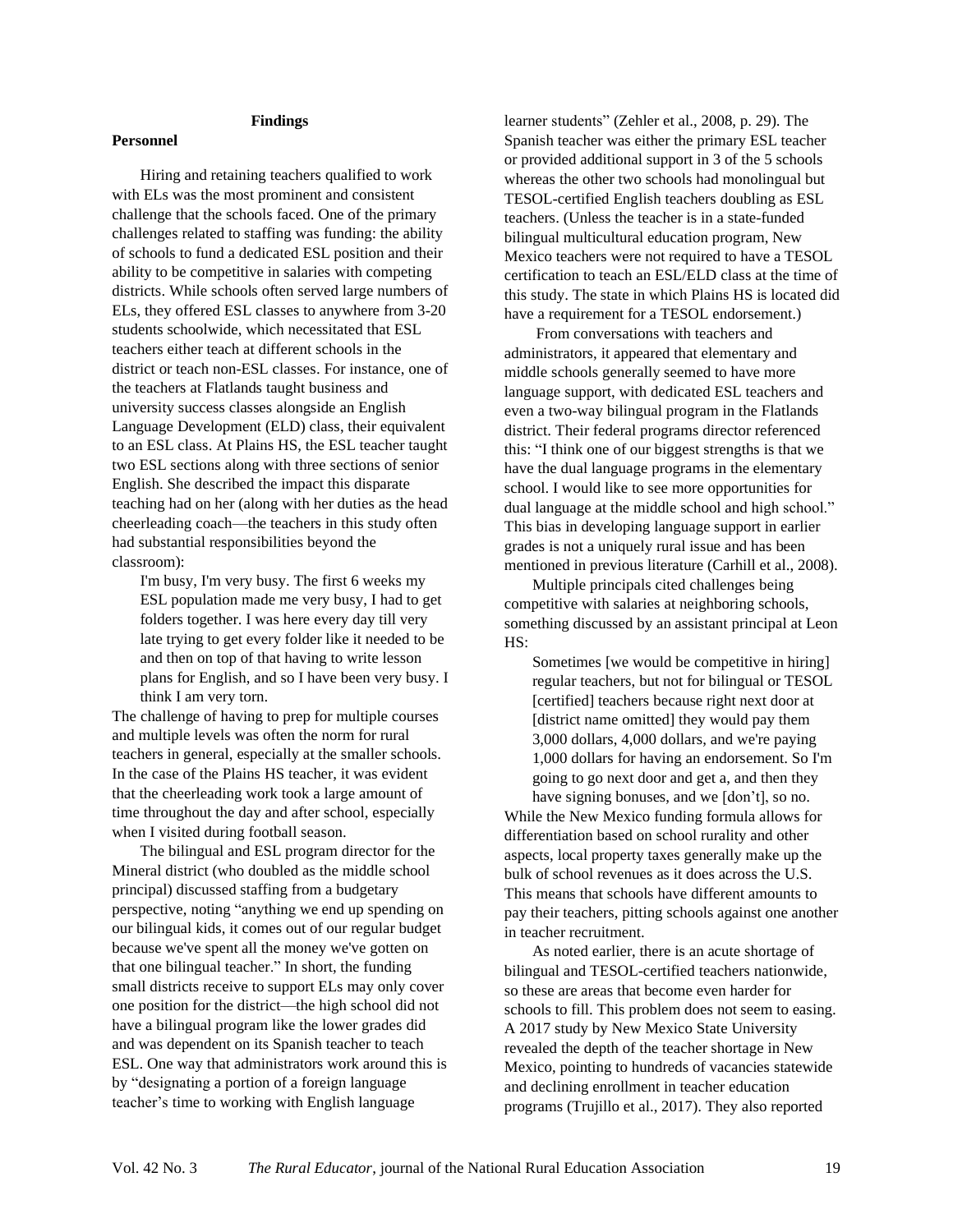that 50% of teacher respondents wouldn't recommend a career in education to others. Externally imposed pressures placed on teachers under increasingly punitive evaluation systems have played an important role in these shortages (Smith & Kovacs, 2011), shortages that will ultimately limit rural schools' ability to transform to better serve ELs. The Flatlands HS principal stated this connection clearly: "since the advent of the new evaluation system in the last two or three years, the number of qualified teachers out there to recruit from has gone down significantly."

Unless they have a special connection to a town, the available teachers tend to gravitate towards larger cities. The principal at Mineral HS explained, "They're not being produced, and if they are, they're student teaching in [larger cities], and they're swept up right away, and they're not coming to Mineral." Soon after my visit to Mineral HS, the Spanish/ESL teacher retired. A local news article had the principal noting that the school had filled all their vacancies except for a bilingual high school teacher, quoting the principal saying there are not enough candidates graduating in the state with certifications in bilingual education (citation omitted for anonymity). When asked if he had trouble finding bilingual or TESOLcertified teachers, the Plains HS principal quickly said "we can hardly find them" and how he tried to recruit a potential applicant with his "best sales pitch" who never called back and ended up taking a job in a larger city closer to family.

One strategy commonly used by districts to overcome the recruitment challenge was to build up local expertise through incentives such as offering to pay for teachers to take the TESOL certification exam (Plains HS) or for coursework towards a TESOL certification (Mineral HS), but districts generally were not able to offer a pay boost with the certification. Related to the point made in the previous paragraph about districts competing for teachers, Mineral HS often saw mid-career teachers jump to a nearby district where they were paid \$10,000 more. As the principal explained, "we get them trained up, and then they move on, so the transition is huge here. You know a lot of turnover." The Plains HS principal explained that zero teachers had taken him up on the offer, in part because teachers were concerned that a TESOL certification would require them to do more work without additional compensation. Similarly, while rural teachers are used to wearing a variety of hats, not all teachers want to be pushed into another rolealthough the Spanish teacher at Flatlands was helping with a new immigrant who spoke little English, he wanted to protect his role as a Spanish teacher: "I don't mind helping, but I don't wanna go back and get English-certified. Cause that's not what I wanted to do." These various factors—the ability for qualified teachers to easily move to another district as well as the ability of teachers to resist administration pressures on them to complete TESOL certifications—helped hinder the transformation of schools to better serve their ELs.

#### **Instruction**

With the possible exceptions of Plains HS and Flatlands HS, I did not see evidence that lessexperienced teachers were deliberately placed into ESL classes as noted by other researchers (Dabach, 2015). However, due to a lack of local expertise, most ESL teachers had limited training or experience in teaching ELs with much of their background focused on either Spanish language teaching or teaching mainstream ELA classes. As DeJong & Harper (2005) illustrated, effective teachers of ELs have to harness a complex set of skills and knowledge—simply being a "good teacher" isn't sufficient. Moreover, teacher abilities were hampered by the fact that instructional materials were often dated at the schools I visited as part of this study, with ESL specific materials being extremely dated (as in the 2002 books at Leon HS) or largely absent (as was the case at Flatlands HS, Mineral HS, and Plains HS). While other studies have pointed to the negative impact of overly restrictive packaged curricula on students and their teachers (e.g., Gilliland, 2017), the profiled ESL teachers had the opposite problem: a lack of curriculum and little knowledge about how to procure something useful for their context and students.

As evident from this story from an ESL teacher at Flatlands HS, teachers were often placed into ESL positions without sufficient support:

About in 2008 the principal said, "well, because you're TESOL endorsed, you get these 13 ELD [English Language Development] class kids and freshmen." And that's when I was moved out of the English department and given the alternative side. And I said, what do I do with these ELD kids? "Well, you took the TESOL program, you figure it out."

The art teacher who recently also became an English teacher at Flatlands HS with ESL students in her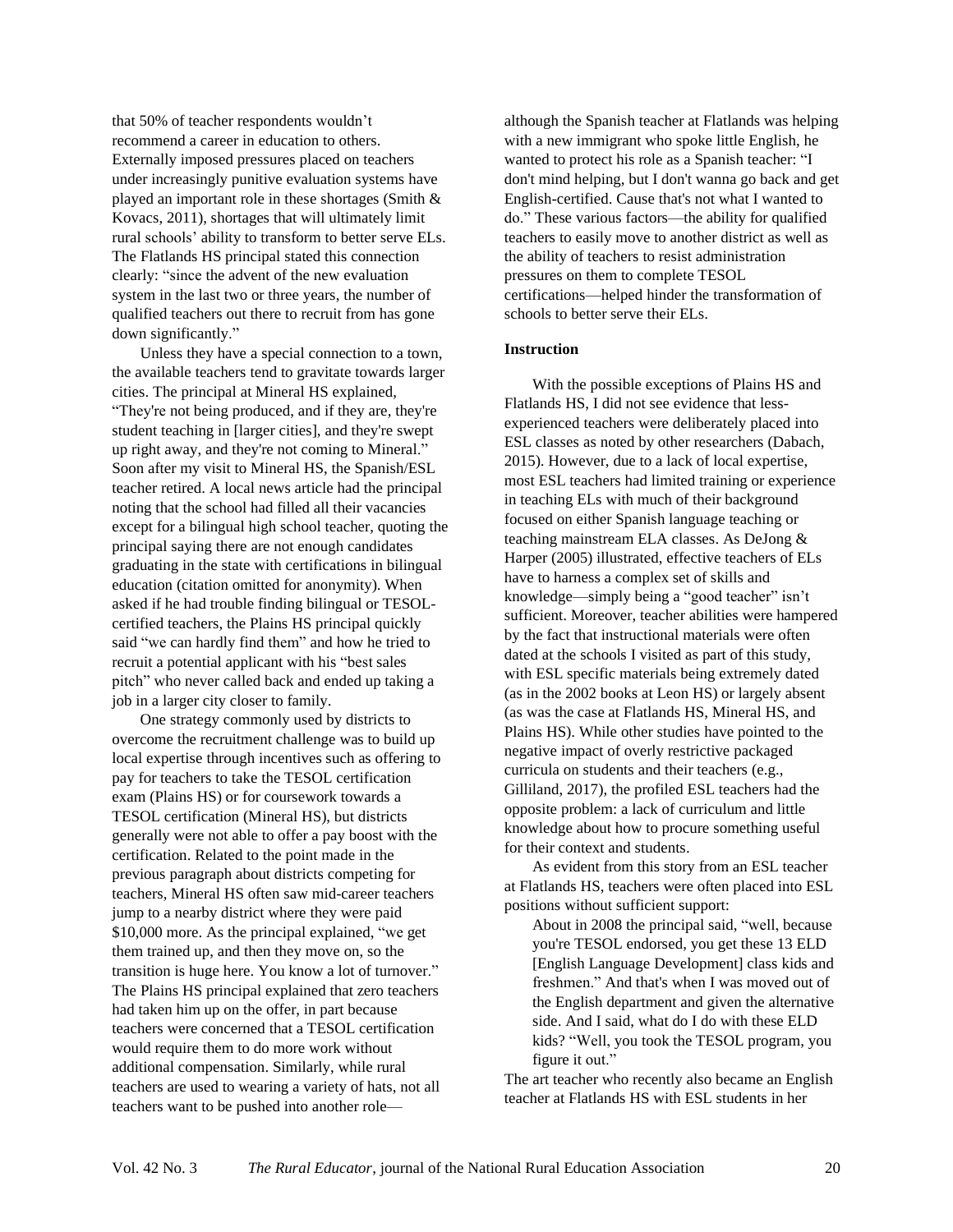classes reported that her transition to teaching English was "Harder than I thought it would be. You know because I did pick up an endorsement, an alternate endorsement, so I haven't had all the classes to teach English." The challenge and frustration this transition can bring was touched on by the Spanish/ESL teacher at Mineral HS: "to be honest, I really wasn't prepared, didn't know how, how to approach these kids because there's no curriculum and there's, I had no idea, I had no idea." Absent established curricular materials, teachers improvised.

The Spanish/ESL teacher at Leon HS depended largely on rote vocabulary instruction, with students filling their notebooks with pages of vocabulary lists and regular word search worksheets. The Spanish/ESL teacher at Mineral HS described his teaching as ongoing trial and error, having tried a few different approaches before I had arrived: "last year I used Achieve 3000 and I tried to do some study guides with them to work on their English, but also it wasn't the only thing. They also needed assistance in trying to get homework done from other classes." Because the school delayed in purchasing Rosetta Stone licenses for the ESL class, he was improvising from the Rosetta Stone teacher's guide when I arrived. ESL classes at Plains HS had traditionally been a study hall where students could complete work due in other classes—the new ESL teacher expressed challenges in changing this culture: "I'll have several teachers that bring me their work…or bring me a test for them to finish in here or bring me several things to do in here…I understand they can learn from that but that should not be all that I'm doing, but I think that's all [the old ESL teacher has] done." Nonetheless, while facing the additional challenge of working against students who felt that "me hace bien un periodo para hacer. para catch up on my work," the new teacher struggled to identify a curriculum that worked for her classes. During my visit, she was trying a phonics-based ESL program that she learned about at a district training, which had a number of lessons focused on getting students to pronounce words like a "native speaker." The students would often complain about the lessons during my observations, saying they were for children. This presence of reductive curricula that reduces ELs' opportunities to learn by restricting them to specific words or phrases for instance has been well documented by other researchers (e.g., Valdés, 2001).

Rio HS, which had most developed ESL program, had some textbooks from the National Geographic *Edge* series and a subscription to Rosetta Stone, but because students of different levels were grouped into the same class, the first-year students were almost exclusively working on computers. In the words of a student who had just been there a month when I met her:

I: que haces en la clase ESL?

- S: Um, Rosetta Stone.
- I: Siempre? Todo, todo los días?
- S: Si, casi siempre. Cuando no hacemos Rosetta Stone, nos pone la Ms. hacer un examen de NoRedInk o de otra pagina.

*Translation:*

- I: What do you do in ESL class?
- S: Um, Rosetta Stone.
- I: Always? Every, every day?
- S: Yes, almost always. When we don't do Rosetta Stone the teacher has us do a test on NoRedInk or another web page.
- (NoRedInk was a grammar learning website widely used in the school.)

As seen with the phonics-based program being used at Plains HS, some of the programs or curricula used were picked up because teachers or students had heard about them or used them previously. As a result, Rosetta Stone benefits from familiarity through its heavy advertising, even though it has limitations such as its lack of emphasis on building students' academic language competency or its failure to provide metalinguistic knowledge that research has shown supports language learning (de Oliveira & Schleppegrell, 2015). Too often students were put on computers in part because of the challenges that teachers faced in having students of varying levels in the same class or just being completely uncertain in how to teach new language learners. However, computer-supported language learning seemed to be a vital part of students' language learning experience; when not on computers, ESL classes often lacked direction. Students at Mineral HS expressed frustration with the delay on purchasing a computer-based program they had requested:

- I:¿Tú preguntaste por este programa, por este sistema?
- S: Siempre todos, pues nosotros casi no sabemos inglés, y les decimos y pero nada más nos dicen que sí...puras mentiras
- *Translation:*
- I: You asked for this program, this system?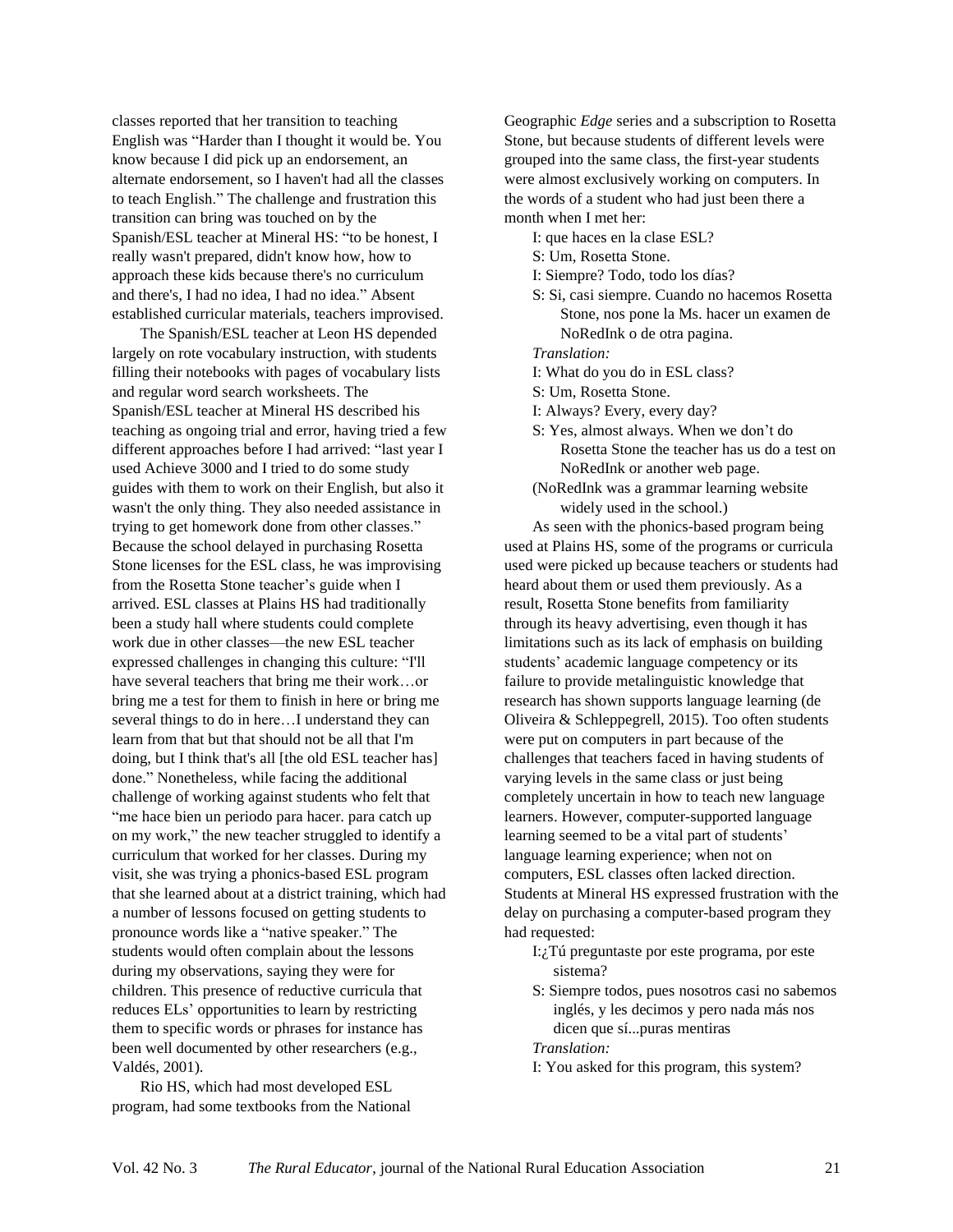S: Almost all of us [have] because we barely know English and we told them but they only say yes [we'll get it] . . . pure lies.

In general, administrators and teachers needed more resources to find and evaluate appropriate curricular materials for their ESL classes. Even when there was funding available for purchases, local professional learning communities had not reached a point of development where they had knowledge of the English teaching options available nor the expertise in deciding which was best for their students. When I suggested to the principal at Mineral HS that they invest in textbooks for the ESL classes, he told me that he had no idea they had books like they have in Spanish class but for learning English. It is perhaps unsurprising that a study on schools in rural Canada found that 57% of administrators listed curriculum materials development as a professional development priority for ESL teachers, topping the list among the surveyed options (Abbott & Rossiter, 2011). Without expertise in selecting a curriculum appropriate for students in a particular context, schools sought out a program that was familiar and that had been given legitimacy through various advertising initiatives: Rosetta Stone.

#### **Administration and Assessment**

Regular turnover among both teachers and administrators meant schools faced challenges in building and maintaining systems to support the assessment and placement of their ELs. Leon HS was especially well known for having a school board that hired and fired principals and superintendents with regularity: for instance, the high school saw a new superintendent and high school principal every year or two for the decade leading into my visit. The principal at Rio HS was the longest serving among the schools I visited (six years) when I arrived and was also bilingual certified. She described how building an effective ESL program took years:

it used to be where the Spanish teacher had them all, and it would be like, oh my God, well who are they, and what are they. Let me tell you, this year was our breakthrough year, you know, that plumbing, I always feel like a plumber and you have to just, you know, keep poking and get that thing to flow, and I, I just couldn't get the, the bilingual and the [WIDA] ACCESS and all that together.

Rio HS has already had at least two new principals since my visit. This subsequent turnover, along with the potential for principals with less training and/or interest in developing language support, has the potential to undo the work that had been previously accomplished.

Along with regular administrative turnover, one of the largest challenges across the schools was the placement of students and leveling of classes. Whereas classes in larger schools with higher numbers of students needing ESL support might be leveled, the ESL classes at all schools I visited had students from a variety of levels, which made teachers' jobs challenging because they could not tailor their instruction to a particular level. Even when the ESL teacher was in charge of maintaining folders, managing testing, and placing students, schools generally had access to placement scores to place students in different levels due to state testing mandates. However, differentiated placement did not happen for a few different reasons. Program scale was perhaps the largest issue. If students were divided up into multiple levels, then the resulting classes would be too small and consequently expensive to teach. However, as the ESL teacher at Plains HS explained, teaching different levels of language learners made her job infinitely more challenging:

I do not think that you should have your most lowest and your most highest all in one class. It's too hard because working with the lowest one, you're gonna have that higher student very bored and then you're working with your higher student, you're gonna have that lowest student lost.

As mentioned previously, students at Rio HS, the only school with a teacher primarily dedicated to ESL teaching, were lumped into one class and consequently one group largely were put on the computers while the teacher focused on the other half of the class. An ESL teacher at Flatlands HS described the challenge she faced when working with students with so many levels and needs in a language support program she deemed inadequate:

then I have in here, some of them are mixed in here, they're special ed and ELD and so they're not getting serviced in both of those areas well because they're in one place or the other. And then the ones that don't speak English [are] not getting serviced in an English class teaching them how to speak English, so that's an issue. If they're in a Spanish class trying to learn English and…I don't see it working. Not with my kids anyway. They're not any better than they were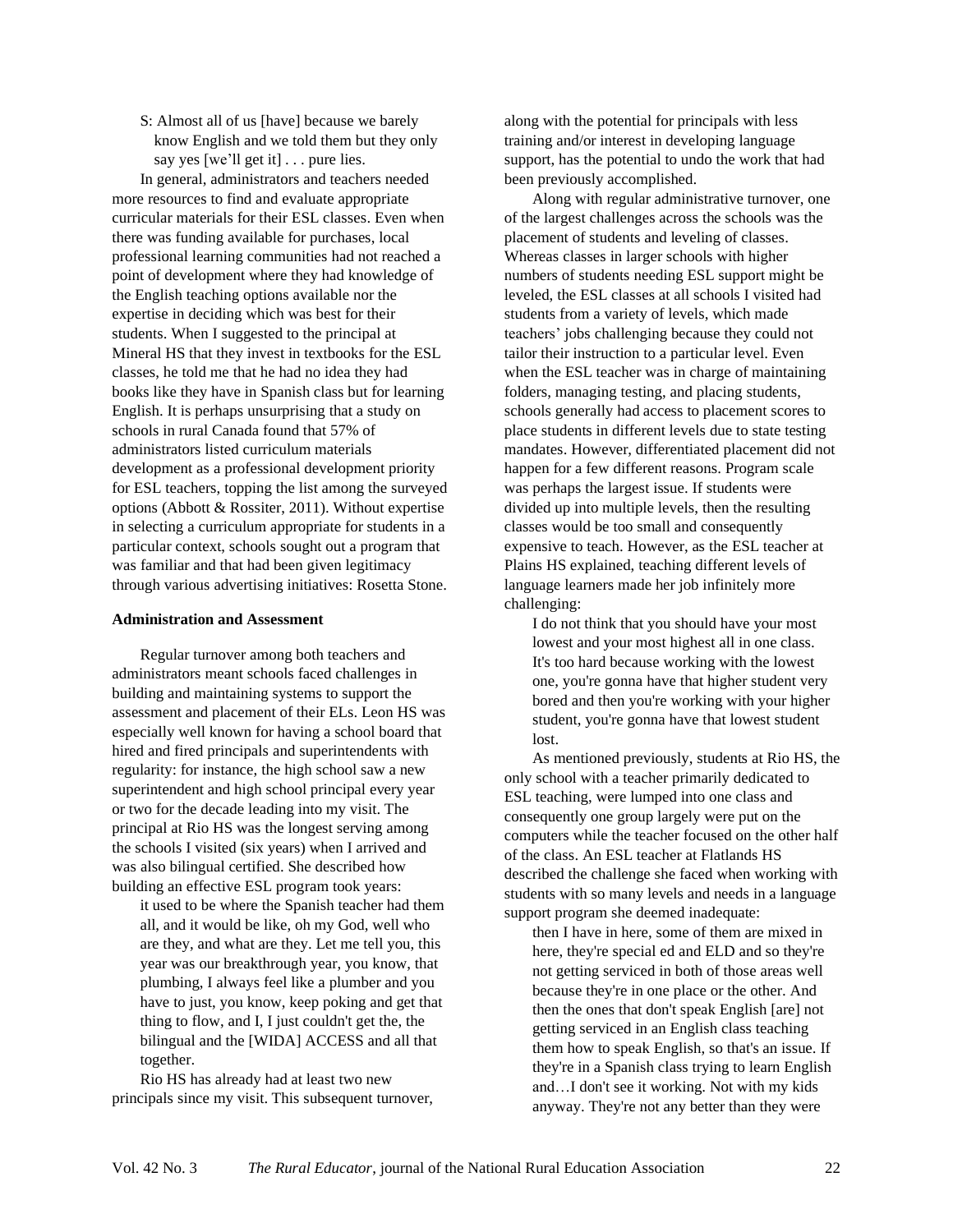nine weeks ago when I first got them in that area. So in vocabulary, you know, they're just very low. That's what I see this year. And that's why I'm struggling. And then I have all levels, so they're all over the board, so I just keep working as much as I can.

The administration at Plains HS did hire an aide to help ELs in the ESL classes and other classes but he seemed to be hired because of his Spanish knowledge rather than his expertise in language teaching; he worked night shifts as a nurse at a nearby hospital and would often fall asleep during classes I observed.

Larger districts often have specialized staff in the main office who can provide the support that may be limited in particular schools, ranging from selecting curriculum to testing and placing students. However, in rural schools, this work often falls on overworked teachers who feel unsupported and are already coping with a variety of stresses (Markham, 1999). The ESL teacher at Leon HS expressed her frustration multiple times throughout our interview, such as how she was repeatedly asked to translate letters for parents: "I'm not [a] professional to translate, but I always do that because the parents I want that they know about it. But finally I tell them the other day, if you tell me this is not my job, don't send me any letter [to translate] because it's not my job either." Similarly, she had to fight with the counselors, who refused to provide the testing support needed for the ELs: "They don't want to deal with that. And sometimes, I understand that we have a lot of a lot of like [state] tests, many tests through the whole year and I understand that they get tired. But if we decide to get a job it's for some reason. And if you need to handle it is part of your job."

Like teachers, the rural administrators in these schools and districts were often overwhelmed by the number of roles they had to take on. The bilingual director for the Mineral district doubled as the middle school principal, was monolingual, and did not mention any ESL teaching experience. At Rio HS, the assistant principal doubled as the district athletic director and described a decline in support positions throughout the years: "when I started as an assistant, there was a transportation director, there was a curriculum instructor, there was the associate superintendent and then all of that disappeared." In a place like Plains HS, where the district was seeing recent and dramatic demographic shifts, the curriculum specialist in the main office was learning along with the teacher, which meant the ESL teacher

was largely responsible for coordinating testing for the ELs while figuring out to assembling the folders documenting their services. As the Plains HS principal noted, "we're trying to grasp at straws to try to help out the best we can."

#### **Discussion and Recommendations**

Despite some experience over the years with ELs, especially at Rio HS and Flatlands HS, the schools in this study were home to a good deal of uncertainty on how to support these students within individual classrooms and in the school as a whole in this sense, they appeared more like the schools seeing recent demographic shifts with their ad hoc approaches (Dondero & Muller, 2012; Zehler et al., 2008) than might be expected for schools in a state that has a long history of linguistic and cultural diversity. When funding was available, wellintentioned administrators had trouble recruiting ESL teachers with the requisite training and experience. Consequently, it was common practice for schools to repurpose Spanish teachers as ESL teachers with limited training or put a teacher with a TESOL certification in charge of the whole ESL program. With both teachers and administrators having limited knowledge on ESL program design and implementation, classes remained unfocused while teachers tried out different curricular options, sometimes based on name recognition as we saw with Rosetta Stone or based on the promotion of an individual selling their curriculum around the state/region, as we saw with the dated phonics-based curriculum at Plains. Based on these findings and the findings of other studies, I have suggestions how rural administrators, colleges of education, and state policy makers can work to better support the teaching of ELs in rural schools.

#### **Curriculum in education leadership programs**

Principals and other administrators would have clearly benefited from more training and resources in supporting ELs. Administrators play an important role in ensuring support for ELs by embracing this population and ensuring students are receiving the resources and support they need, encouraging the teachers to adapt their teaching to serve their ELs. If they only have a perfunctory understanding of laws and take a technical implementation approach, they can obstruct "social justice for [their] students" (Mavrogordato, & White, 2019, p. 24). If they focus too narrowly on academic outcomes and test scores, a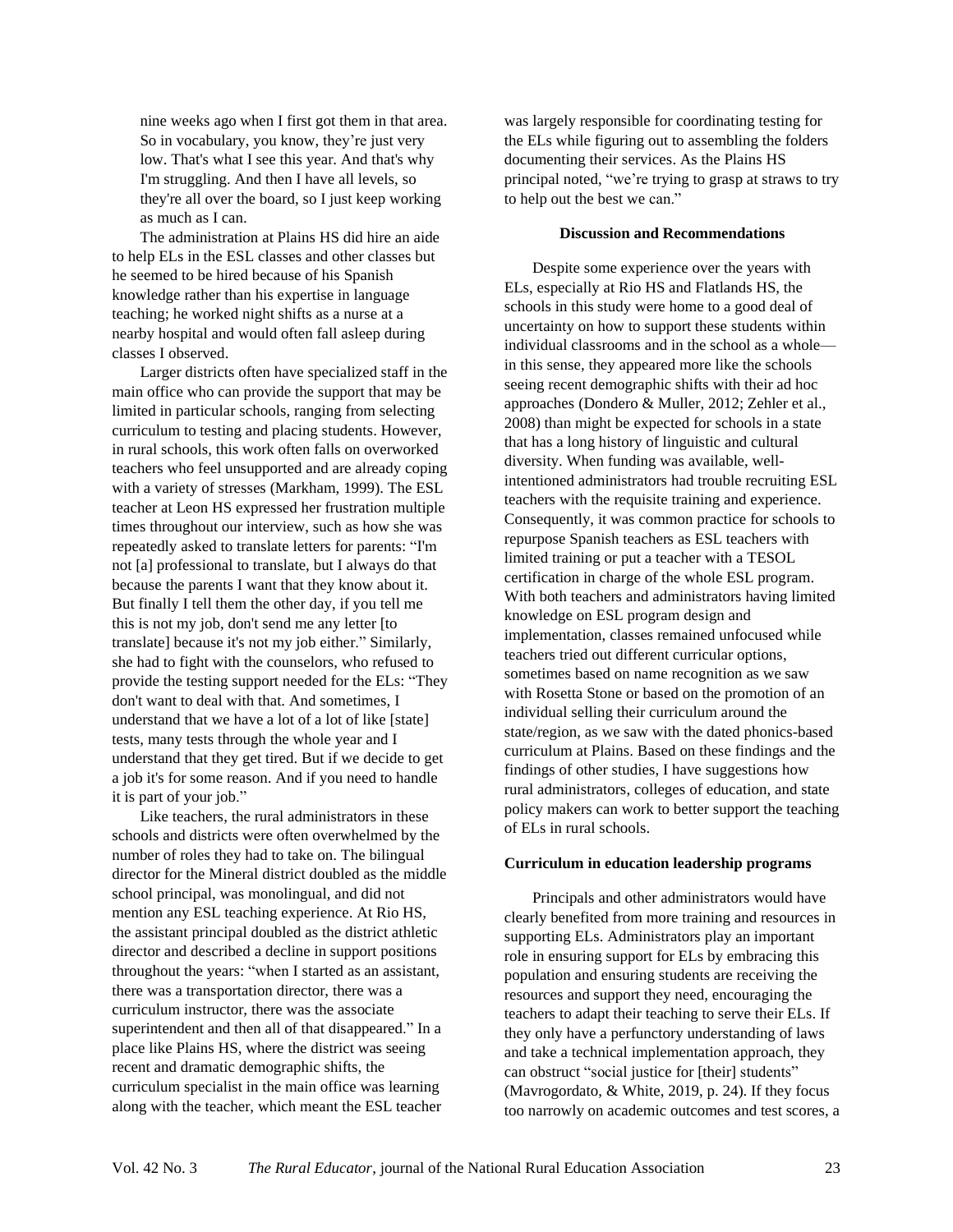practice often encouraged by state mandates, "This can have ripple effects that cause teachers and staffs to view ELL students as a burden on the school system and foster mistrust of the school system among ELL students and their families" (Showalter et al., 2017, p. 45). Hill and Flynn (2004) offered several areas that school leaders need to consider in supporting ELs, ranging from understanding legal requirements to identifying and promoting effective professional development to creating an environment that values diversity to monitoring and evaluating any language support program. Bérubé's (2000) similarly dated *Managing ESL Programs in Rural and Small Urban Schools* is another useful resource. While these resources are useful, it is evident that we need more published resources as well as more opportunities for rural school leaders to develop expertise in ESL program development.

#### **Curriculum in Teacher Education Programs**

It was evident throughout this study that teachers would have benefited from more robust training in supporting ELs. As noted by the Education Commission of the States (2014), more than 30 states have no special requirements for teacher preparation for working with ELs beyond the minimal federal mandates. Because the quality of teacher education courses depends on the quality of faculty teaching them, programs should also be conscious of diversifying their faculty in terms of expertise, teaching experience and language backgrounds (De Jong et al., 2018). For instance, while de Jong et al. (2018) found that faculty might feel competent in talking about the sociocultural aspects of teaching ELs, they may lack knowledge about how to adequately provide language support and effectively assess the progress of ELs. Education courses and programs should draw on nationally-recognized standards such as TESOL's (2019) "Standards for Initial TESOL Pre-K–12 Teacher Preparation Programs," which provide guidance about what educators need to know in several different areas to better serve ELs: knowledge about language, ELLs in the sociocultural context, planning and implementing instruction, assessment and evaluation, and professionalism and leadership. As de Jong and Harper (2005) have noted, simply being a "good teacher" is not enough.

#### **Building up Local Expertise**

It is evident that rural schools need to be empowered in building up the expertise of their existing faculty rather than rely primarily on hiring and retaining teachers from other places. States need to respond to rural school leaders' requests for for funding to pay for coursework and offer additional stipends for teachers who obtain certifications to support their ELs. Rural administrators can seek out additional training for school themselves via educational leadership programs or organizations like the Rural School and Community Trust. They can form partnerships with local and/or regional teacher education programs to provide training for their teachers—they should be prepared for this work in their educational leadership training. Alongside this partnership building, teacher educators need to develop more high-quality distance-learning options that can support school leaders in building up their local communities of practice without facing the challenge of out-of-town travel. Coady et al.'s (2019) successful program was based around six 8-weeklong online courses and supported by locally hired specialists. Federally funded centers like the Center for Advanced Research on Language Acquisition (CARLA) at the University of Minnesota might also be good resources—CARLA offers summer workshops with an online delivery option on topics such as "Using Technology in Second Language Teaching" and "Exploring Project-Based Language Learning." School leaders can also build resource libraries for their teachers. For instance, Coady's (2019a) *Connecting School and the Multilingual Home: Theory and Practice for Rural Educators* is also an important resource for teachers in training and practicing teachers.

#### **More supportive state policies**

Policymakers need to balance the desire to improve the quality of teaching with market realities such as teacher shortages and understand how shortages impact rural schools that have traditionally had a harder time recruiting teachers, especially those with bilingual and TESOL certifications. Legal challenges may provide hope in ensuring that states provide rural districts with the financial resources and teachers they need to better support their linguistically diverse students. The New Mexico Center on Law and Poverty and the Mexican American Legal Defense and Education Fund filed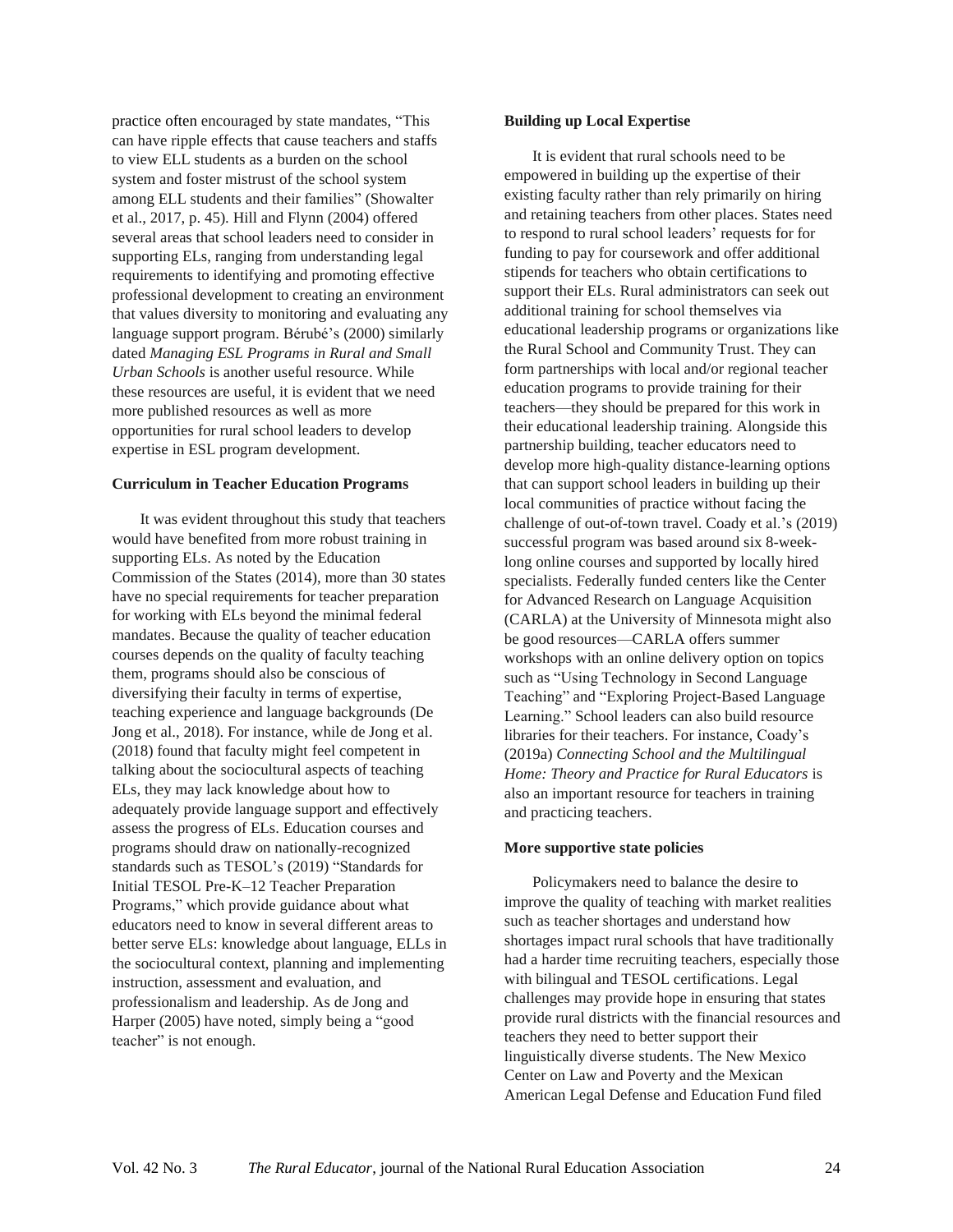lawsuits in recent years claiming that schools were not providing sufficient support for ELs and minoritized student groups (Yazzie v. state of New Mexico and Martinez v. state of New Mexico, 2018). In a harsh judgement against the state, Judge Sarah Singleton found evidence that "school districts do not have the funds to pay for all the teachers they need" (p. 32), that "there are inadequate funds to adequately train teachers" (p. 36), and that "it is difficult to recruit teachers in rural areas and to obtain teachers in special education, STEM, and bilingual education" (p. 36). She attributed this partially to salary disparities: "Some districts have difficulty maintaining a sufficient number of TESOL-endorsed teachers because of an inability to compete with neighboring districts" (p. 36). She also blamed the teacher evaluation system: "Teacher evaluations in New Mexico may be contributing to the lower quality of teachers in high-need schools. In general, punitive teacher evaluation systems that penalize teachers for working in high-need schools contribute to problem in this category of schools" (p. 34). It is evident from this judgement that state funding formulas and policies like punitive evaluation systems impact the ability of rural schools to sufficiently serve their ELs, a point I have made elsewhere (Ruecker, 2020). It is important for rural school leaders to collaborate via organizations such as the Rural School and

Community Trust and the National Rural Education Association to advocate for policies that help rural schools hire and retain strong teachers as they work to serve diversifying student populations.

#### **Concluding Thoughts**

It is clear that ELs will continue to play an important role in rural communities and schools throughout the U.S. Based on my visits to the five schools discussed in this article, four of them in a state and in towns with a longer history of diversity, additional work needs to be done to provide EL students with a truly equitable education that helps them succeed. By more effectively training new generations of administrators and teachers, by empowering rural school leaders to build collaborations to grow local expertise, and by advocating for the needs of rural schools at the state and national level, we can move beyond some of the ad hoc methods described here to a time where support for ELs is embraced and integrated throughout all rural school cultures.

*Note: This study was supported by funding from the University of New Mexico's Research Allocation Committee and via a Spencer/NAED Postdoctoral Fellowship. The opinions expressed in this article do not necessarily reflect those of the funders.*

#### **References**

Abbott, M. L., & Rossiter, M. J. (2011). The professional development of rural ESL instructors: Program administrators' and instructors' views. *Alberta Journal of Educational Research, 57*(2), 204–219.

Arnold, M. L., Newman, J. H., Gaddy, B. B., & Dean, C. B. (2005). A look at the condition of rural education research: Setting a difference for future research. *Journal of Research in Rural Education*, 20(6). Retrieved fromhttp://jrre.psu.edu/articles/20-6.pdf

Batt, E. G. (2008). Teachers' perceptions of ELL education: Potential solutions to overcome the greatest challenges. *Multicultural Education*, *15*(3), 39.

Beck, S. A. L. & Allexsaht-Snider, M. (2002). Recent language minority education policy in Georgia: Appropriation, assimilation, and Americanization. In S. Wortham, E. G. Murillo, Jr., & E. T. Hamann (Eds.), *Education in the new Latino diaspora: Policy and the politics of identity* (pp. 37-66). Ablex Publishing.

- Bérubé, B. (2000). *Managing ESL programs in rural and small urban schools.* TESOL.
- Brown, D. L. & Schafft, K. A. (2011). *Rural people and communities in the 21st century: Resilience & transformation*. Polity.
- Bruening, E. (2015). Doing it on their own: The experiences of two Latino English language learners in a low-incidence context. In E. T. Hamann, S. Wortham, & E. G. Murillo, Jr. (Eds.), *Revisiting education in the new Latino diaspora* (pp. 29-48). Information Age Publishing.
- Bruna, K.R. (2015). The Iowa administrators' and educators' immersion experience: Transcultural sensitivity, transhumanization, and the global soul. In S. Wortham, E. G. Murillo, Jr., & E. T. Hamann (Eds.), *Education in the new Latino diaspora: Policy and the politics of identity* (pp. 307-34). Ablex Publishing.
- Carhill, A., Suárez-Orozco, C., & Páez, M. (2008). Explaining English language proficiency among adolescent immigrant students. *American*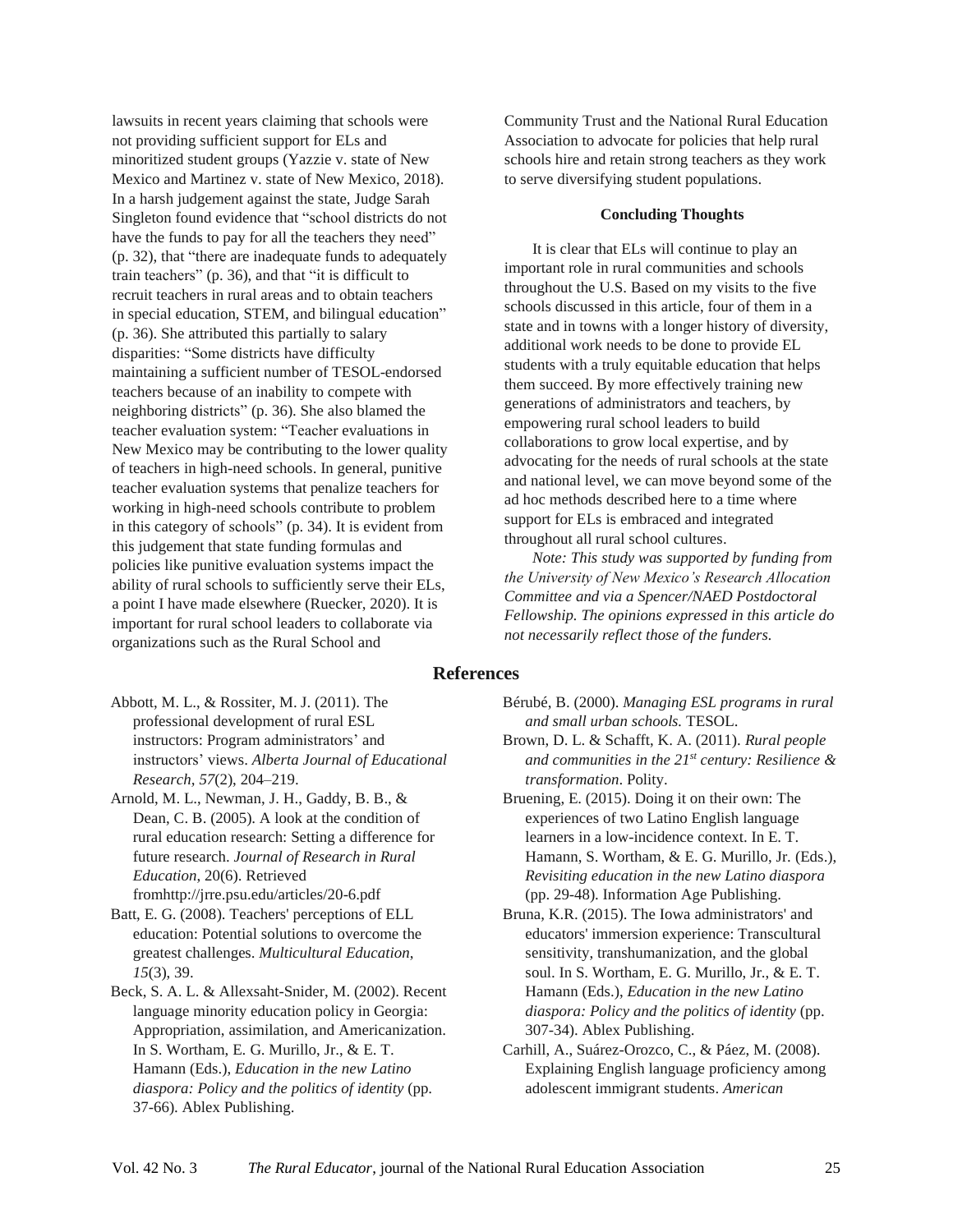*Educational Research Journal*, *45*(4), 1155-1179. https://doi.org/10.3102/0002831208321443

Coady, M. R. (2019a). *Connecting school and the multilingual home: Theory and practice for rural educators*. Multilingual Matters.

Coady, M. (2019b). Rural Multilingual Family Engagement. *The Rural Educator*, 40(3), 1-13. https://doi.org/0.35608/ruraled.v40i3.545

Coady, M. R., Lopez, M. P., Marichal, N., & Heffington, D. (2019). Preparing teacher leaders for English language learners in rural settings. *Theory & Practice in Rural Education*, *9*(1), 44- 60. https://doi.org/10.3776/tpre.2019.v9n1p44-60

Dabach, D. B. (2015). Teacher placement into immigrant English learner classrooms: Limiting access in comprehensive high schools. *American Educational Research Journal*, *52*(2), 243-274. https://doi.org/10.3102/0002831215574725

de Jong, E. J., & Harper, C. A. (2005). Preparing mainstream teachers for English-language learners: Is being a good teacher good enough? *Teacher Education Quarterly*, *32*(2), 101-124.

de Jong, E. J., Naranjo, C., Li, S., & Ouzia, A. (2018, April). Beyond compliance: ESL faculty's perspectives on preparing general education faculty for ESL infusion. In *The Educational Forum* (Vol. 82, No. 2, pp. 174-190). Routledge. https://doi.org/10.1080/00131725.2018.1420856

de Oliveira, L. C., & Schleppegrell, M. J. (2015). Focus on grammar and meaning. Oxford University Press.

Dondero, M., & Muller, C. (2012). School stratification in New and established Latino destinations. *Social Forces*, *91*(2), 477-502. https://doi.org/10.1093/sf/sos127

Edstam, T., Walker, C., & Stone, K. (2007). Educating English language learners in a rural district: A case in point. Minnesota and Wisconsin Teachers of English to Speakers of Other Languages. Retrieved from the University of Minnesota Digital Conservancy, http://purl.umn.edu/109976

Education Commission of the States (2014). 50 state comparison. Retrieved from [http://ecs.force.com](http://ecs.force.com/) /mbdata/mbquestNB2?rep=ELL1415

Emerson, R. M., Fretz, R. I., & Shaw, L. L. (2011). *Writing ethnographic fieldnotes*. University of Chicago Press.

Hill, J. D., & Flynn, K. (2004). *English language learner resource guide: A guide for rural districts with a low incidence of ELLs*. Mid Continent Research for Education and Learning.

Gallo, S., Wortham, S., and Bennett, I. (2015). Increasing "parent involvement" in the new Latino diaspora. In E. T. Hamann, S. Wortham, & E. G. Murillo, Jr. (Eds.), *Revisiting education in the new Latino diaspora* (pp. 263-281). Information Age Publishing.

Grady, K. (2002). Lowrider art and Latino students in the rural Midwest. In S. Wortham, E.G. Murillo & E.T. Hamann (Eds.), *Education in the new Latino Diaspora: Policy and the politics of identity* (pp.169-191). Ablex Publishing.

Gilliland, B. (2017). Opportunity gaps: Curricular discontinuities across ESL, mainstream, and college English. In C. Ortmeier-Hooper & T. Ruecker (Eds.), *Linguistically diverse immigrant and resident writers: Transitions from high school to college* (pp. 21-35). New York: Routledge.

Guzman, G.C. (2005, Nov. 6). Tensions among Hispanic groups erupt in schools. *Albuquerque Journal*. <https://www.abqjournal.com/border2005> /405612nm11-06-05.htm

Johnson, J., Showalter, D., Klein, R. & Lester, C. (2013). *Why rural matters 2013-2014*: Rural School and Community Trust.

Kinkley, I. C., & Yun, J. T. (2019). Student population change in rural Illinois schools and its implications for school leaders. *The Rural Educator*, *40*(1), 45-62.

Lara-Alecio, R., Galloway, M., Irby, B. J., & Brown, G. (2004). An analysis of Texas superintendents' bilingual/ESL teacher recruitment and retention practices. Paper presented at the Annual Meeting of the American Educational Research Association, San Diego, CA

Markham, P. L. (1999). Stressors and coping strategies of ESL teachers. *Journal of Instructional Psychology*, 26, 268-279.

Martinez, E. (2002). Fragmented community, fragmented schools: The implementation of educational policy for Latino immigrants. In S. Wortham, E. G. Murillo, Jr., & E. T. Hamann (Eds.), *Education in the new Latino diaspora: Policy and the politics of identity* (pp. 143-167). Ablex Publishing.

Mavrogordato, M., & White, R. S. (2019). Leveraging policy implementation for social justice: How school leaders shape educational opportunity when implementing policy for English learners. *Educational Administration Quarterly*, 56(1), <https://doi.org/10.1177> /0013161X18821364